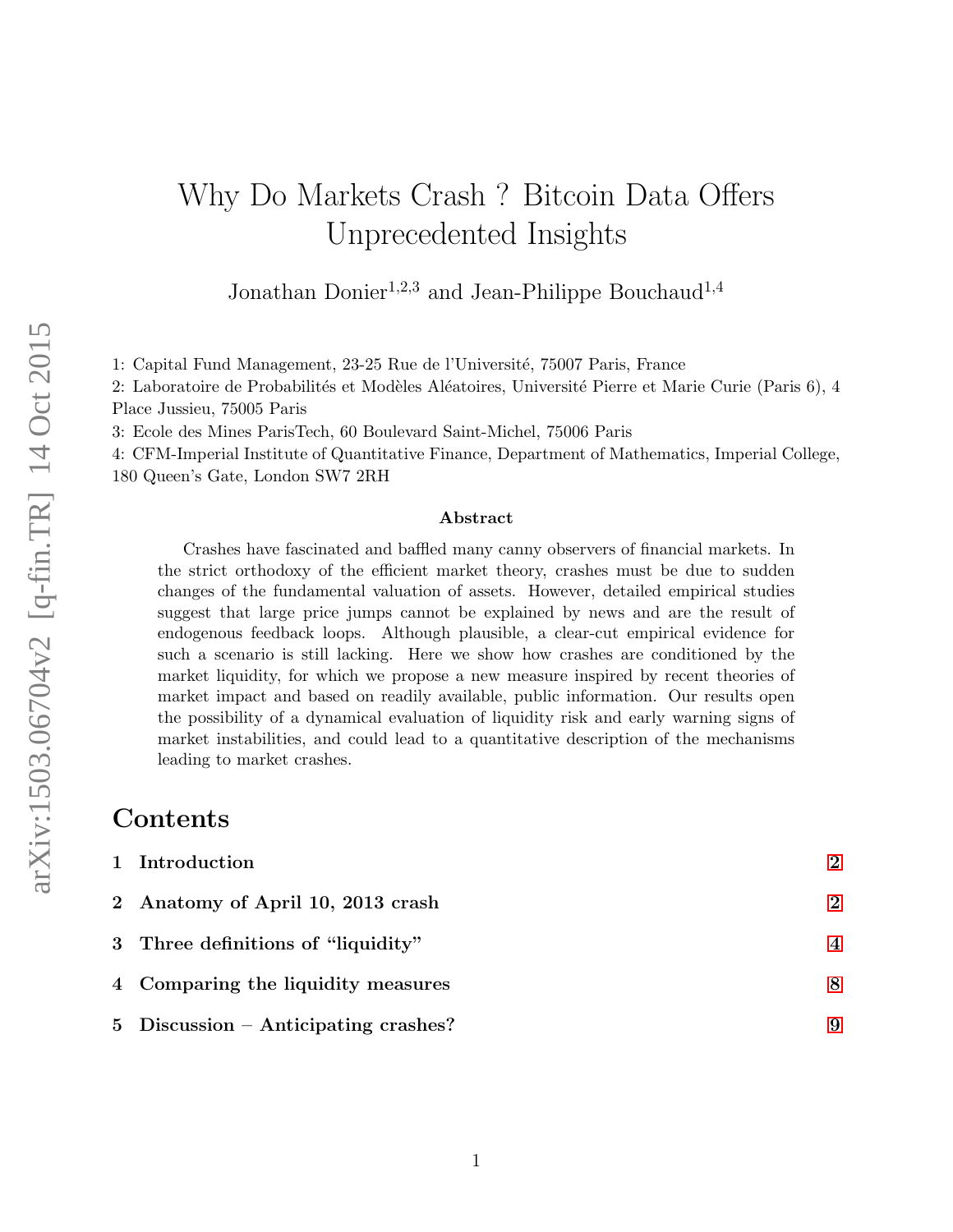### <span id="page-1-0"></span>1 Introduction

Why do market prices move? This simple question has fuelled fifty years of academic debate, reaching a climax with the 2013 Nobel prize in economics, split between Fama and Shiller who promote radically different views on the question [\[32\]](#page-11-0). Whereas Fama argues that markets are efficient and prices faithfully reflect fundamental values, Shiller has shown that prices fluctuate much more than what efficient market theory would suggest, and has insisted on the role of behavioural biases as a source of excess volatility and price anomalies. Of particular importance is the origin of the largest changes in prices, aka market crashes, that may have dire consequences not only for market participants but also for the society as a whole [\[35\]](#page-12-0). It is fair to say that after centuries of market folly [\[25,](#page-11-1) [22,](#page-11-2) [34,](#page-12-1) [30\]](#page-11-3), there is no consensus on this issue. Many studies [\[15,](#page-10-0) [21,](#page-11-4) [11\]](#page-10-1) have confirmed the insight of Cutler, Poterba & Summers [\[12\]](#page-10-2) who concluded that  $\hat{t}$ he evidence that large market moves occur on days without identifiable major news casts doubts on the view that price movements are fully explicable by news.... The fact that markets appear to crash in the absence of any remarkable event suggests that destabilising feedback loops of behavioural origin may be at play [\[33,](#page-11-5) [24,](#page-11-6) [20,](#page-11-7) [7\]](#page-10-3). Although plausible, a clear-cut empirical evidence for such an endogenous scenario is still lacking. After all, crashes are not that frequent and a convincing statistical analysis is difficult, in particular because of the lack of relevant data about the dynamics of supply and demand during these episodes.

In this respect, the Bitcoin [\[29,](#page-11-8) [1,](#page-9-0) [6\]](#page-10-4) market is quite unique on many counts. In particular, the absence of any compelling way to assess the fundamental price of Bitcoins makes the behavioral hypothesis highly plausible. For our purpose, the availability of the full order  $book<sup>1</sup>$  $book<sup>1</sup>$  $book<sup>1</sup>$  at all times provides precious insights, in particular before and during extreme events. Indeed, at variance with most financial markets where participants hide their intentions, the orders are placed long in advance by Bitcoin traders over large price ranges. Using two highly informative data-sets – the trade-by-trade MtGox data between December 2011 and January 2014, and the full order book data over the same period – we analyse in depth the liquidity of the Bitcoin market. We find that what caused the crash was not the selling pressure per se, but rather the dearth of buyers that stoked the panic. Following up on this observation, we show that three different liquidity measures that aim at quantifying the presence of buyers (or sellers) are highly correlated and correctly predict the amplitude of potential crashes. Whereas two of them are direct probes of the prevailing liquidity but difficult to access on financial markets, the third one – which is also firmly anchored theoretically  $[14]$  – only uses readily available, public information on traded volumes and volatility, and is therefore a promising candidate for monitoring the propensity of a market to crash.

# <span id="page-1-1"></span>2 Anatomy of April 10, 2013 crash

Amongst all crashes that happened on the Bitcoin and for which we found some data, the April 10, 2013 crash is probably the most interesting one since on that day the price dropped by more than 50% of its value in a few hours. At that time, MtGox was by far the leading

<span id="page-1-2"></span><sup>&</sup>lt;sup>1</sup>The order book is the record of all intentions to buy or sell at a given point in time, each volume coming with an offering price.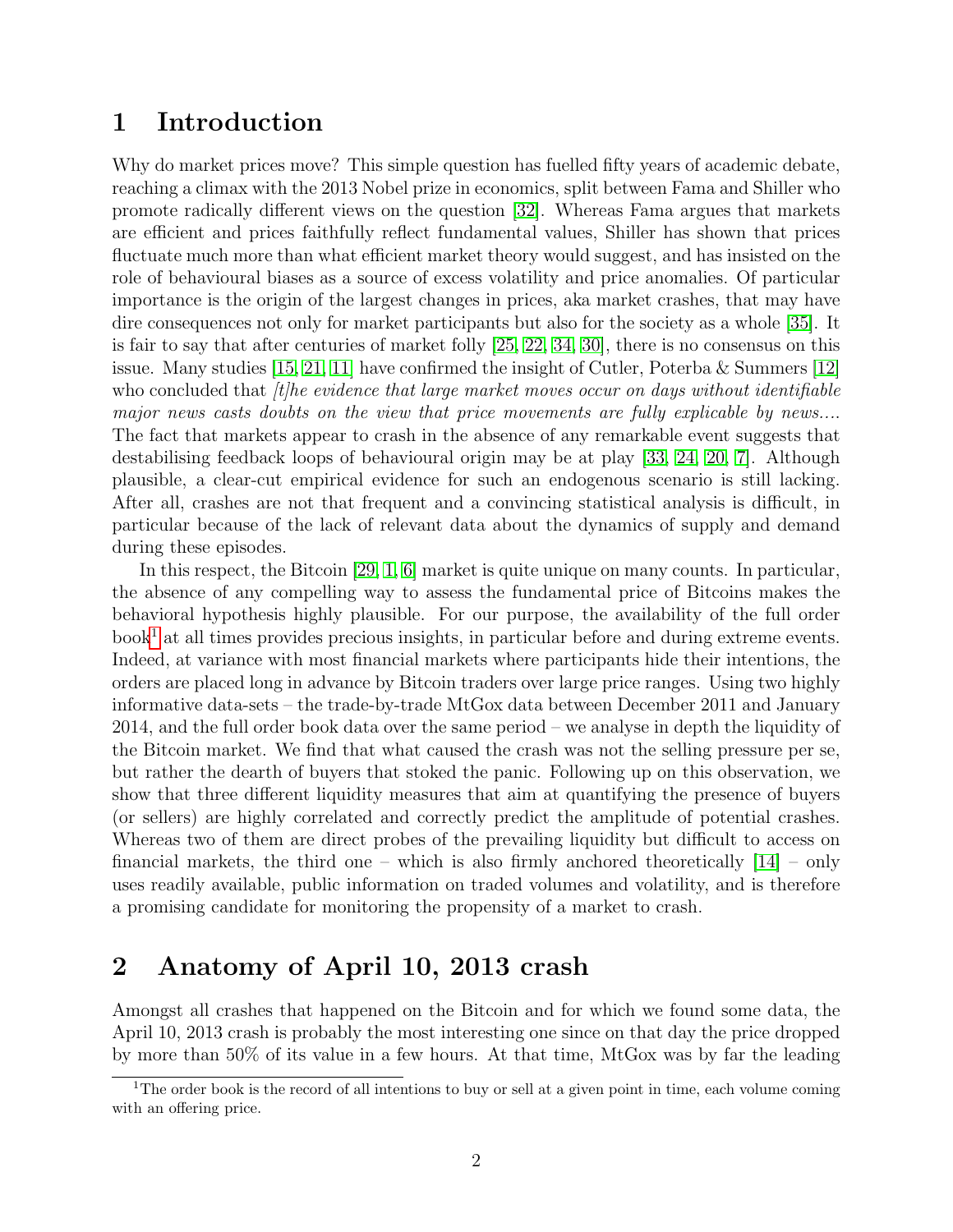exchange (its market share was over 80% on the BTC/USD spot market) so our data-set captures a large fraction of the investors' behaviour. Intuitively, the main driver of market crashes is the mismatch between the aggregate market order flow imbalance  $(\mathcal{O}, \text{ defined})$ below) that becomes strongly negative and the prevailing liquidity on the buy side, i.e. the density of potential buyers below the current price. Whereas the former quantity can be easily reconstructed from the series of trades, the notion of "prevailing liquidity" is only at best ambiguous. It is only when the price starts heading down, that one expects most of the interested buyers to declare themselves and post orders in the order book. Therefore, the liquidity cannot in principle be directly inferred from the information on the publicly available order book. The dynamic nature of liquidity has been clearly evidenced [\[38,](#page-12-2) [8\]](#page-10-6), and has led to the notion of "latent" liquidity that underpins recent theories of impact in financial markets [\[37,](#page-12-3) [26,](#page-11-9) [27,](#page-11-10) [14\]](#page-10-5).

However, Bitcoin is quite an exceptional market in this respect, since a large fraction of the liquidity is not latent, but actually posted in the order book – possibly resulting from less strategic participants on a still exotic market – and thus directly observable (see Fig. [1\)](#page-3-1). A more quantitative analysis indeed shows that typically  $30-40\%$  of the volume traded during the day is already present in the order book in the morning. This is to be compared with a ratio below 1% on more traditional financial markets, say stocks<sup>[2](#page-2-0)</sup>. This allows us to test in detail the respective roles of aggregate imbalance and liquidity in the triggering of market crashes. We first study the "aggressive" order flow defined as the aggregated imbalance of market orders for every 4 hours window between January 2013 and August 2013. In fact, two definitions are possible. One is defined as the average of the signed number of Bitcoin contracts sent as market orders<sup>[3](#page-2-1)</sup>  $\mathcal{O}_B = \sum_i \epsilon_i q_i$ , where each i is a different market order of sign  $\epsilon_i$  ( $\epsilon_i = +1$  for buyer-initiated trades and  $-1$  for seller-initiated trades) and number of contracts  $q_i$ , and the sum runs over consecutive trades in a 4 hour window. The second is the volume imbalance expressed in USD:  $\mathcal{O}_{\$} = \sum_i \epsilon_i q_i p_i$ , where  $p_i$  is the *i*-th transaction price. These two quantities are shown in Fig. [2](#page-4-0) and reveal that (a) large sell episodes are more intense than large buy episodes; (b) when expressed in Bitcoin, the sell-off that occurred on April, 10 (of order of 30,000 BTC on a 4h window) is not more spectacular than several other sell-offs that happened before or after that day; (c) however, when expressed in USD, the April 10 sell-off indeed appears as an outlier.

The difference between  $\mathcal{O}_B$  and  $\mathcal{O}_\$$  originates from the fact that a large fraction of this selling activity occurred at the peak of the "bubble" that preceded the crash, see Fig. [3,](#page-5-0) top. The BTC price rose from \$13 in early January to \$260 just before the crash. In Fig. [3,](#page-5-0) we represent a "support" level  $p_S^{40k}$  such that the total quantity of buy orders between  $p_S^{40k}$ and the current price  $p_t$  is 40,000 BTC, see Fig. [1.](#page-3-1) One notices that the price dramatically departed from the support price during the pre-crash period, which is a clear sign that Bitcoin price was engaged in a bubble. Although the liquidity expressed in USD was actually increasing during that period (see Fig. [3,](#page-5-0) middle), the BTC price increased even faster, resulting in a thinner and thinner liquidity on the buy side of the order book *expressed in* BTC, see Fig. [3,](#page-5-0) bottom. This scenario is precisely realised in some Agent Based Models of

<span id="page-2-0"></span><sup>&</sup>lt;sup>2</sup>The total volume in the order book of major stocks is  $5-10$  times the volume at the best quotes, which is itself  $\sim 10^{-3}$  of the daily turnover, see e.g. [\[39\]](#page-12-4).

<span id="page-2-1"></span><sup>3</sup>A market order is an order to trade immediately at the best available price. Because of this need for immediacy, one often refers to them as aggressive orders.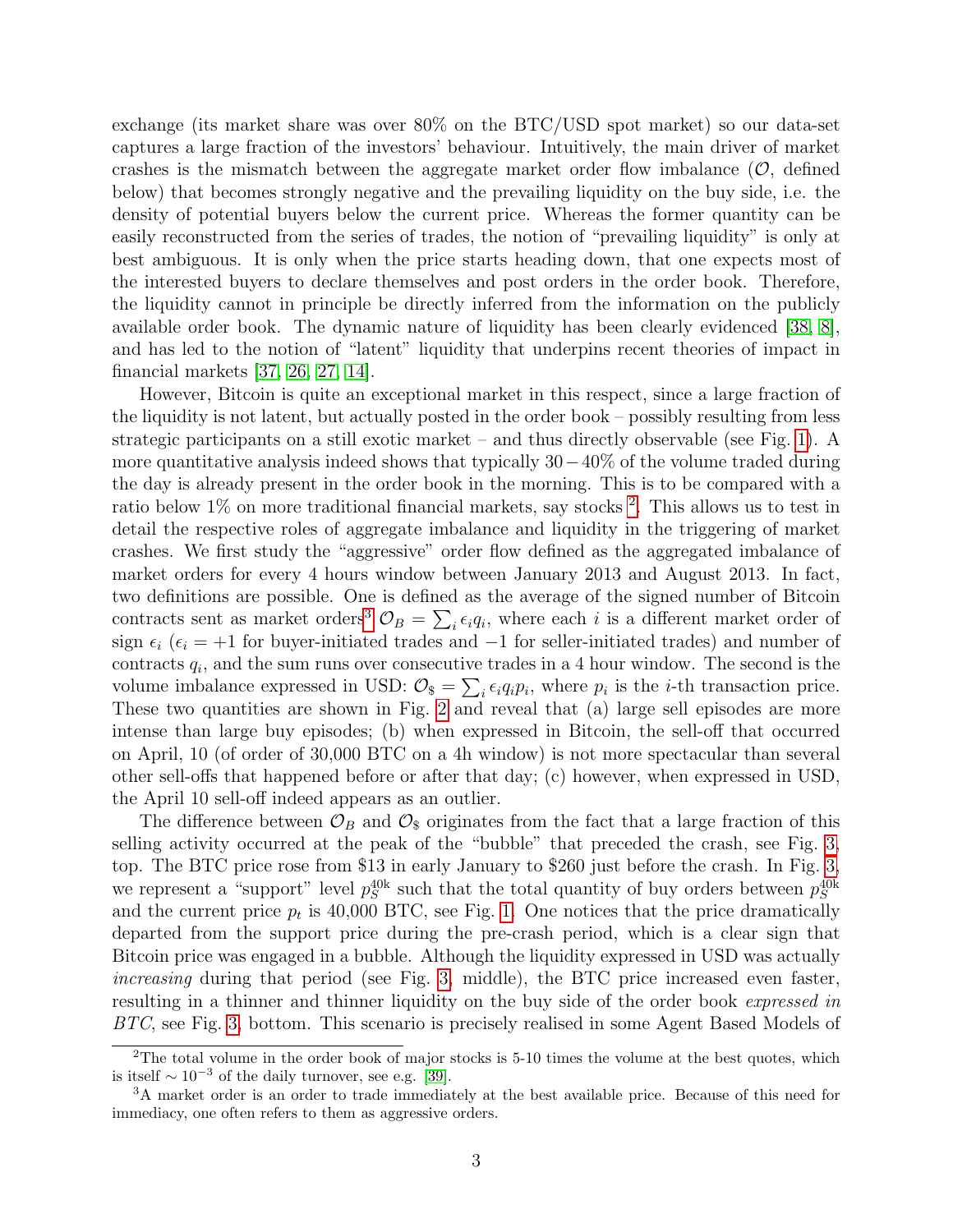<span id="page-3-1"></span>

Figure 1: Instantaneous cumulated order book. Snapshot of the cumulated supply and demand displayed on the order book taken on March 8, 2013, with a graphical representation of the order book liquidity  $\mathcal{L}_{OB}(\phi)$  defined in Def. [1.](#page-3-2)

markets [\[18\]](#page-10-7).

The conclusion of the above analysis, that may appear trivial, is that the crash occurred because the price was too high, and buyers too scarce to resist the pressure of a sell-off. More interesting is the fact that the knowledge of the volume present in the order book allows one to estimate an expected price drop of  $\approx 50\%$  in the event of a large – albeit not extreme – sell-off. Of course, the possibility to observe the full demand curve (or a good approximation thereof) is special to the Bitcoin market, and not available in more mainstream markets where the publicly displayed liquidity is only of order  $1\%$  of the total daily traded volume. Still, as we show now, one can built accurate proxies of the latent liquidity using observable quantities only, opening the path to early warning signs of an impeding crash.

### <span id="page-3-0"></span>3 Three definitions of "liquidity"

<span id="page-3-2"></span>More formally, the market liquidity measure discussed above is defined as:

**Definition [1](#page-3-1)** The order-book liquidity  $\mathcal{L}_{OB}(\phi)$  (on the buy side) is such that (cf. Fig. 1 above):

$$
\int_{p_t(1-\phi)}^{p_t} dp \rho(p,t) := \mathcal{L}_{OB}(\phi) , \qquad (1)
$$

(and similarly for the sell-side). In the above equation,  $p_t$  is the price at time t and  $\rho(p,t)$ is the density of demand that is materialised on the order book at price p and at time t.

Conversely, the price drop  $-\phi^* p_t$  expected if a large instantaneous sell-off of size  $Q^*$ occurs is such that:

$$
\phi^* = \mathcal{L}_{OB}^{-1}(Q^*),\tag{2}
$$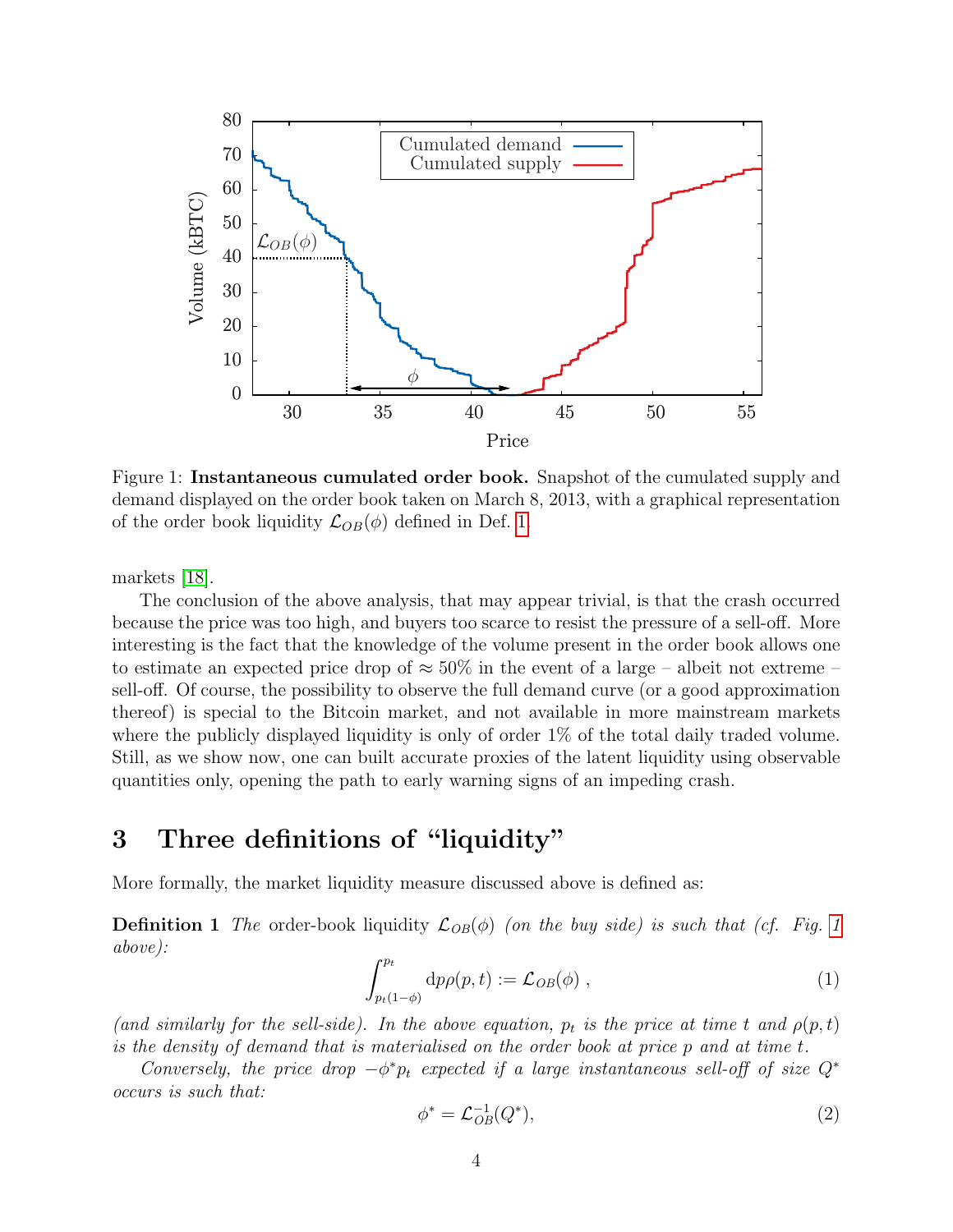<span id="page-4-0"></span>

Figure 2: Order flow imbalances in USD and BTC. Top: Aggressive imbalance in order flow  $\sum_i \epsilon_i v_i$  (where  $\epsilon_i = \pm 1$  is the sign of the transaction, and  $v_i$  its volume in Bitcoins), aggregated over periods of 4 hours between January 2013 and August 2013, expressed in Bitcoins. April 10, 2013 (for which the realised imbalance is represented as a dashed horizontal line) does not appear as an outlier. Bottom: aggressive imbalance in order flow  $\sum_i \epsilon_i v_i p_i$ , aggregated over periods of 4 hours between January 2013 and August 2013 and expressed in USD. April 10, 2013 now clearly appears as an outlier.

# where  $\mathcal{L}_{OB}^{-1}$  is a measure of illiquidity.

An a *posteriori* comparison between realised returns and the liquidity-adjusted imbalance for the 14 most extreme negative returns that have occurred between Jan 1, 2013 and Apr 10, 2013 is shown in Fig. [4.](#page-6-0) These events, which corresponds to dramatic jumps in the cumulated order flow process, are found to have a characteristic scale of about 4h with a standard deviation of 2.5h, justifying the choice made in Fig. [2](#page-4-0) to plot imbalances at a 4h time scale. The analysis shows that the quantity  $\mathcal{L}_{OB}^{-1}(\mathcal{O}_B)$  nearly perfectly matches crashes amplitudes, vindicating the hypothesis that most of the liquidity is indeed present in the visible order book for the Bitcoin.

However, as recalled above, the visible order book on standard financial markets usually contains a minute fraction of the real intentions of the agents. Therefore the use of  $\mathcal{L}_{OB}(\phi)$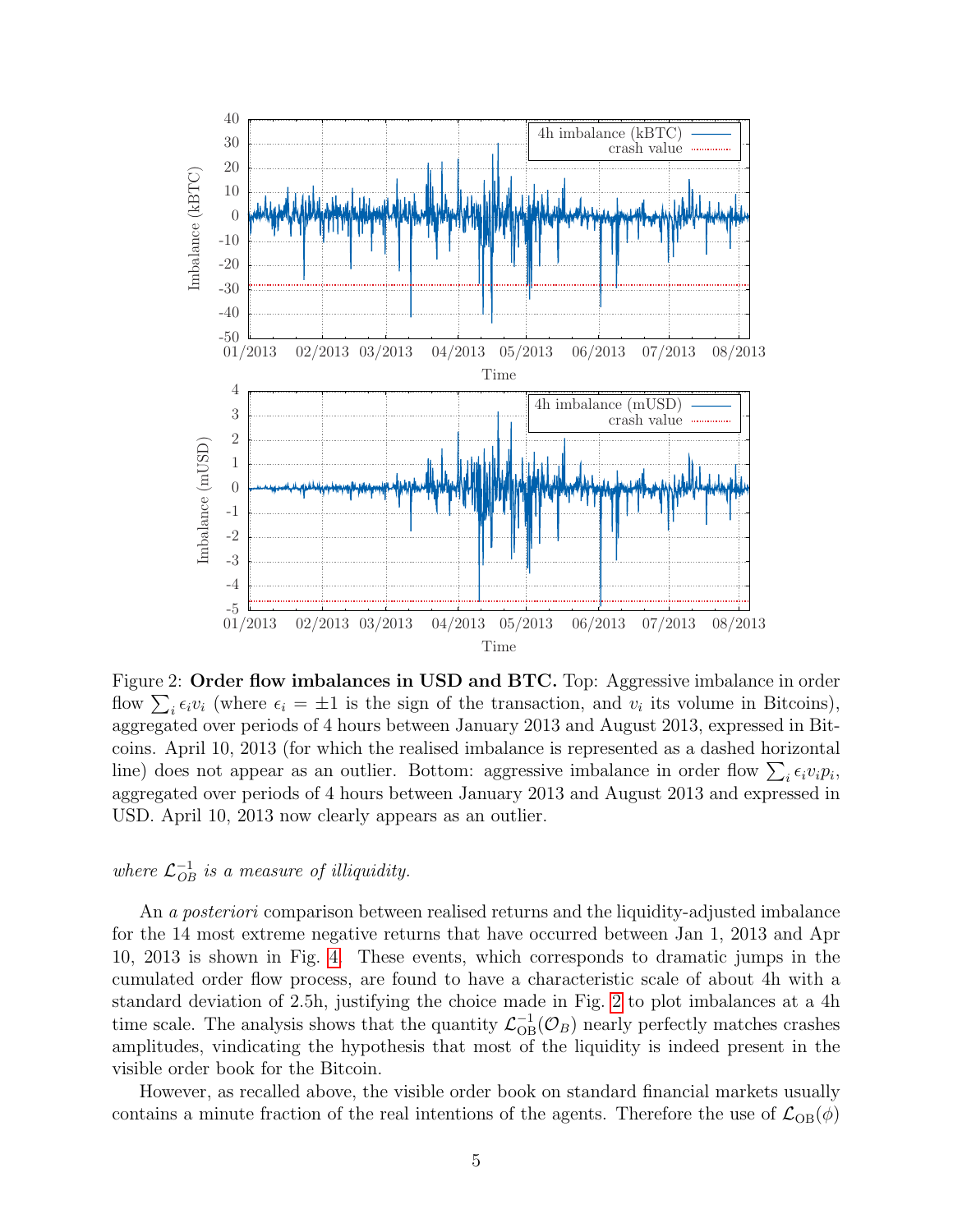<span id="page-5-0"></span>

Figure 3: Liquidity and support price. Top: Actual price  $p_t$  (blue) vs. support price  $p_S^{40k}$  (red) defined as the price that would be reached if a typical sell-off of 40,000 BTC was to occur instantaneously. Note that  $p_S^{40k}$  is  $\approx 50\%$  below the price  $p_t$  just before the crash, explaining the order of magnitude of the move that happened that day. Middle (resp. Bottom): Buy volume  $\mathcal{L}_{OB}(\phi)$  in USD (resp. BTC) in the order book, during the months preceding the crash of April 10, 2013, measured as the volume between the current price  $p_t$ and  $p_t(1-\phi)$  where  $\phi = 10\%$ , 20% and 50%. One can see that for any quantile the liquidity in USD tended to increase by an overall factor  $\simeq 2$  during the period, while the liquidity in BTC was decreased by a factor  $\simeq 2 - 3$  as an immediate consequence of the bubble.

deduced from the observable order book would lead to a tremendous underestimation of the liquidity in these markets [\[31,](#page-11-11) [38\]](#page-12-2). Liquidity is in fact a dynamic notion, that reveals itself progressively as a reaction (possibly with some lag) to the incoming order flow [\[38,](#page-12-2) [8\]](#page-10-6). Another definition of liquidity, that accounts for the progressive appearance of the latent liquidity as orders are executed, is based on a measure of *market impact*. With enough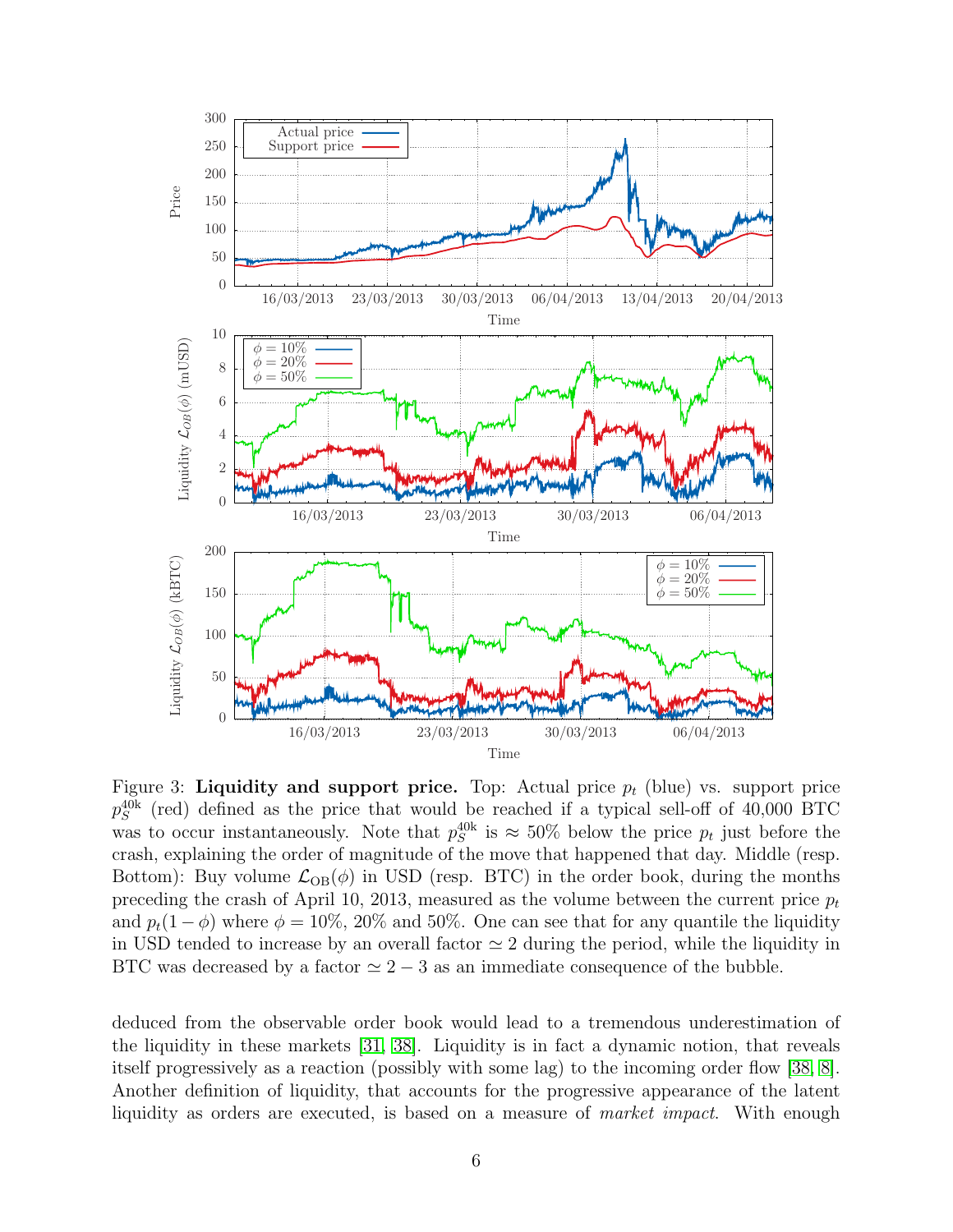<span id="page-6-0"></span>

Figure 4: Forecast of crashes amplitudes using order book volumes. For the 14 most extreme negative returns that have occurred between Jan 1, 2013 and Apr 10, 2013, we compare the realised return with: (Left) the net imbalance  $\mathcal{O}_B$  during the period (usually a few hours) and (Right) the *liquidity-adjusted* imbalance  $\mathcal{L}_{OB}^{-1}(\mathcal{O}_B)$ . This illustrates the relevance of the  $\mathcal{L}_{OB}$  liquidity measure to predict the amplitudes of crashes – even in the most extreme cases.

statistics, the average (relative) price move  $I(Q) = \langle \Delta p/p \rangle$  induced by the execution of a meta-order<sup>[4](#page-6-1)</sup> can be measured as a function of their total volume  $Q$ . Since these metaorders are executed on rather long time scales (compared to the transaction frequency), it is reasonable to think that their impact reveals the "true" latent liquidity of markets [\[37,](#page-12-3) [26,](#page-11-9) [27,](#page-11-10) [14\]](#page-10-5). This leads us to a second definition of liquidity, based on market impact:

**Definition 2** The impact liquidity  $\mathcal{L}_I(\phi)$  is defined as the volume of a meta-order that moves, on average, the price  $p_t$  by  $\pm \phi p_t$ , or, more precisely,  $\mathcal{L}_I(\phi)$  is fixed by the condition:

$$
I(\mathcal{L}_I(\phi)) = \phi,\tag{3}
$$

since the impact  $I(Q)$  is usually measured in relative terms. As above, the price drop expected if a large sell-off of volume imbalance  $Q^*$  occurs is simply given by  $\mathcal{L}_I^{-1}$  $I_I^{-1}(Q^*) = I(Q^*).$ 

The problem with this second definition is that it requires proprietary data with sufficient statistics, available only to brokerage firms or to active asset managers/hedge funds. It turns out to be also available for Bitcoin [\[13\]](#page-10-8) – see below. However, a very large number of empirical studies in the last 15 years have established that the impact of meta-orders follows an extremely robust "square-root law" [\[36,](#page-12-5) [2,](#page-9-1) [28,](#page-11-12) [13,](#page-10-8) [5,](#page-10-9) [37,](#page-12-3) [23,](#page-11-13) [4,](#page-10-10) [19,](#page-11-14) [26,](#page-11-9) [9\]](#page-10-11). Namely, independently of the asset class, time period, style of trading and micro-structure peculiarities, one has:

<span id="page-6-2"></span>
$$
I_{\rm TH}(Q) \approx Y \sigma_{\rm d} \sqrt{\frac{Q}{V_{\rm d}}},\qquad(4)
$$

where Y is an a-dimensional constant of order unity,  $V_d$  is the daily traded volume and  $\sigma_d$ is the daily volatility. This square-root law has now been justified theoretically by several

<span id="page-6-1"></span><sup>&</sup>lt;sup>4</sup>A meta-order is a sequence of individual trades generated by the same trading decision but spread out in time, so as to get a better price and/or not to be detected [\[37\]](#page-12-3).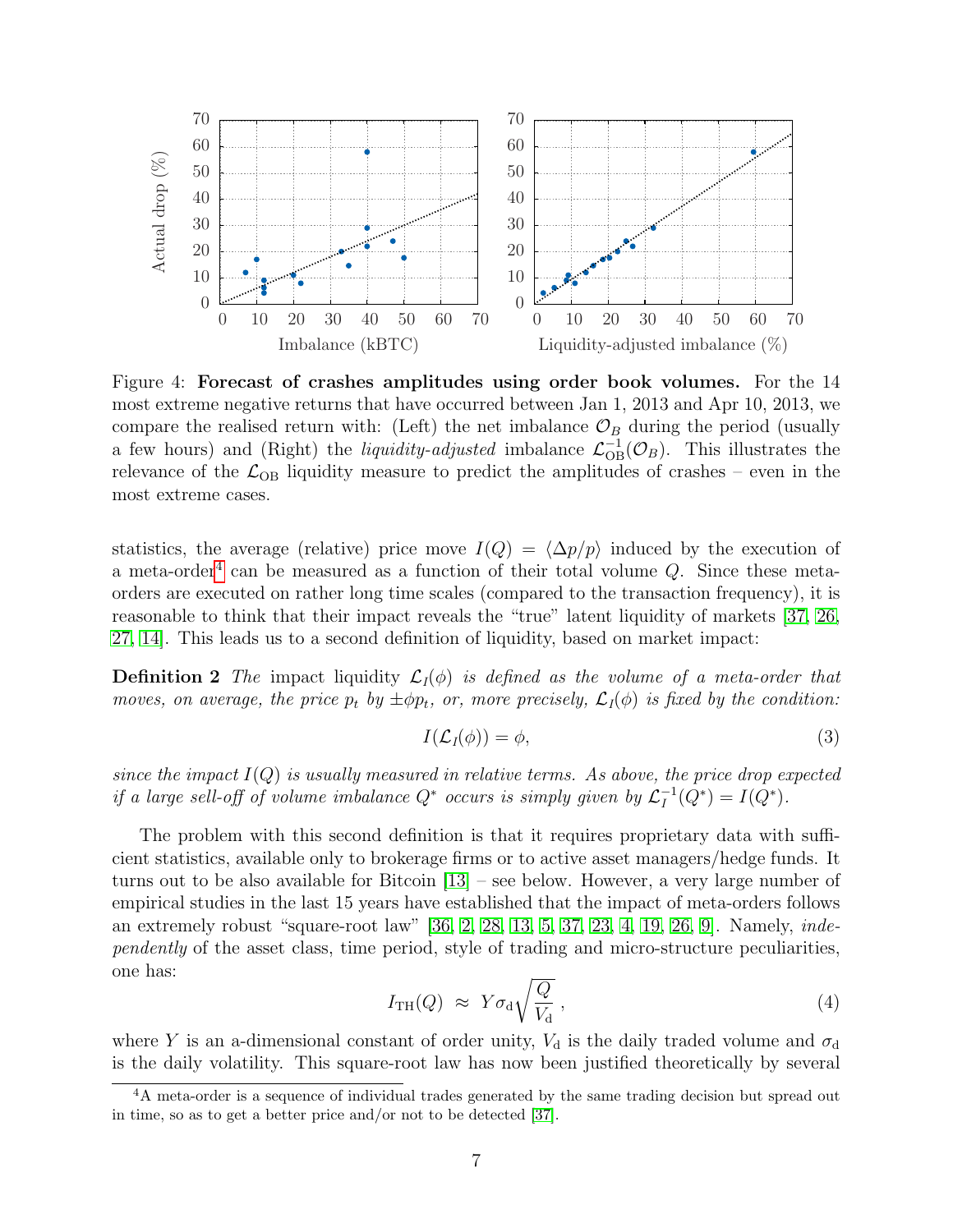authors, building upon the notion of latent liquidity [\[37,](#page-12-3) [26,](#page-11-9) [27,](#page-11-10) [14\]](#page-10-5) (see Ref. [\[16\]](#page-10-12) for an alternative story). Assuming that the above functional shape of market impact is correct leads to a third definition of liquidity:

**Definition 3** The theoretical liquidity  $\mathcal{L}_{TH}(\phi)$  is the theoretical volume of a meta-order required to move the price  $p_t$  by  $\pm \phi p_t$  according to formula Eq. [\(4\)](#page-6-2) above, i.e.:

$$
I_{TH}(\mathcal{L}_{TH}(\phi)) = \phi.
$$
 (5)

Together with Eq. [\(4\)](#page-6-2), this amounts to consider  $\sigma_d/\sqrt{V_d}$  as a measure of market illiquidity. Clearly, since both  $\sigma_d$  and  $V_d$  can be estimated from public market data, this last definition of liquidity is quite congenial. It was proposed in Ref. [\[10\]](#page-10-13) as a proxy to obtain impact-adjusted marked-to-market valuation of large portfolios, and tested in Ref. [\[23\]](#page-11-13) on five stock market crashes, with very promising results. However, there is quite a leap of faith in assuming that our above three definitions are  $-$  at least approximately  $-$  equivalent. This is why the Bitcoin data is quite unique since it allows one to measure all three liquidities  $\mathcal{L}_{OB}$ ,  $\mathcal{L}_{I}$ ,  $\mathcal{L}_{TH}$ and test quantitatively that they do indeed reveal the very same information.

#### <span id="page-7-0"></span>4 Comparing the liquidity measures

We measured the order book liquidity  $\mathcal{L}_{OB}$  at the daily scale by averaging the volume present at all prices in the buy side of the order book for each day. The empirical impact is obtained following Ref. [\[13\]](#page-10-8) by measuring the full  $I(Q)$ , obtained as an average over all meta-orders of a given volume  $Q$  on a given day. Finally, the theoretical impact Eq.  $(4)$  is obtained by measuring both the traded volume of the day  $V_d$  and the corresponding volatility  $\sigma_d$ <sup>[5](#page-7-1)</sup>. The daily scale has been chosen so as to average out market noise and intraday patterns in the measure of  $\mathcal{L}_I^{-1}$  $\mathcal{L}_{\text{TH}}^{-1}$ , while remaining reactive to liquidity fluctuations: Fig. [3](#page-5-0) indeed shows how much liquidity can fluctuate in a few days.

These three estimates allow us to compare, as a function of time (between November 2012 and November 2013) the expected price drop for a large sell meta-order of size – say –  $Q^* = 40,000$  BTC, see Fig. [5.](#page-8-1) We have rescaled by a constant factor the predictions based on  $\mathcal{L}_{\text{I}}$  and  $\mathcal{L}_{\text{TH}}$ , so as to match the average levels. The agreement is quite striking, and shown in a different way in Fig. [6](#page-9-2) as a scatter plot of  $\mathcal{L}_{OB}^{-1}$  vs  $\mathcal{L}_{I}^{-1}$  $\mathcal{L}_{\text{TH}}^{-1}$ , either on the same day, or with a one day lag. As coinciding times, the  $R^2$  of the regressions are  $\approx 0.86$  and only fall to  $\approx 0.83$  with a day lag, meaning that one can use past data to predict the liquidity of tomorrow. As a comparison, when using instead Amihud's [\[3\]](#page-10-14) measure of illiquidity  $\sigma_d/V_d$ , one obtains  $R^2$  of resp. 0.74 and 0.71.

That the estimates based on  $\mathcal{L}_I$  and  $\mathcal{L}_{TH}$  match is no surprise since the square-root law was already tested with a high degree of precision on the Bitcoin [\[13\]](#page-10-8). But that the theoretical measure of liquidity  $\mathcal{L}_{TH}$  based on easily accessible market data is able to track so closely the information present in the whole order book is truly remarkable, and suggests that one can indeed faithfully use  $\mathcal{L}_{TH}$  on markets where reliable information on the latent order book is absent (as is the case for most markets).

<span id="page-7-1"></span> ${}^{5}$ defined as  $\sigma_{d}^{2} = \frac{1}{T} \sum_{t=1}^{T} (0.5\ln(H_{t}/L_{t})^{2} - (2\ln(2) - 1) \ln(C_{t}/O_{t})^{2})$  where  $O_{t}/H_{t}/L_{t}/C_{t}$  are the open/high/low/close prices of the sub-periods [\[17\]](#page-10-15).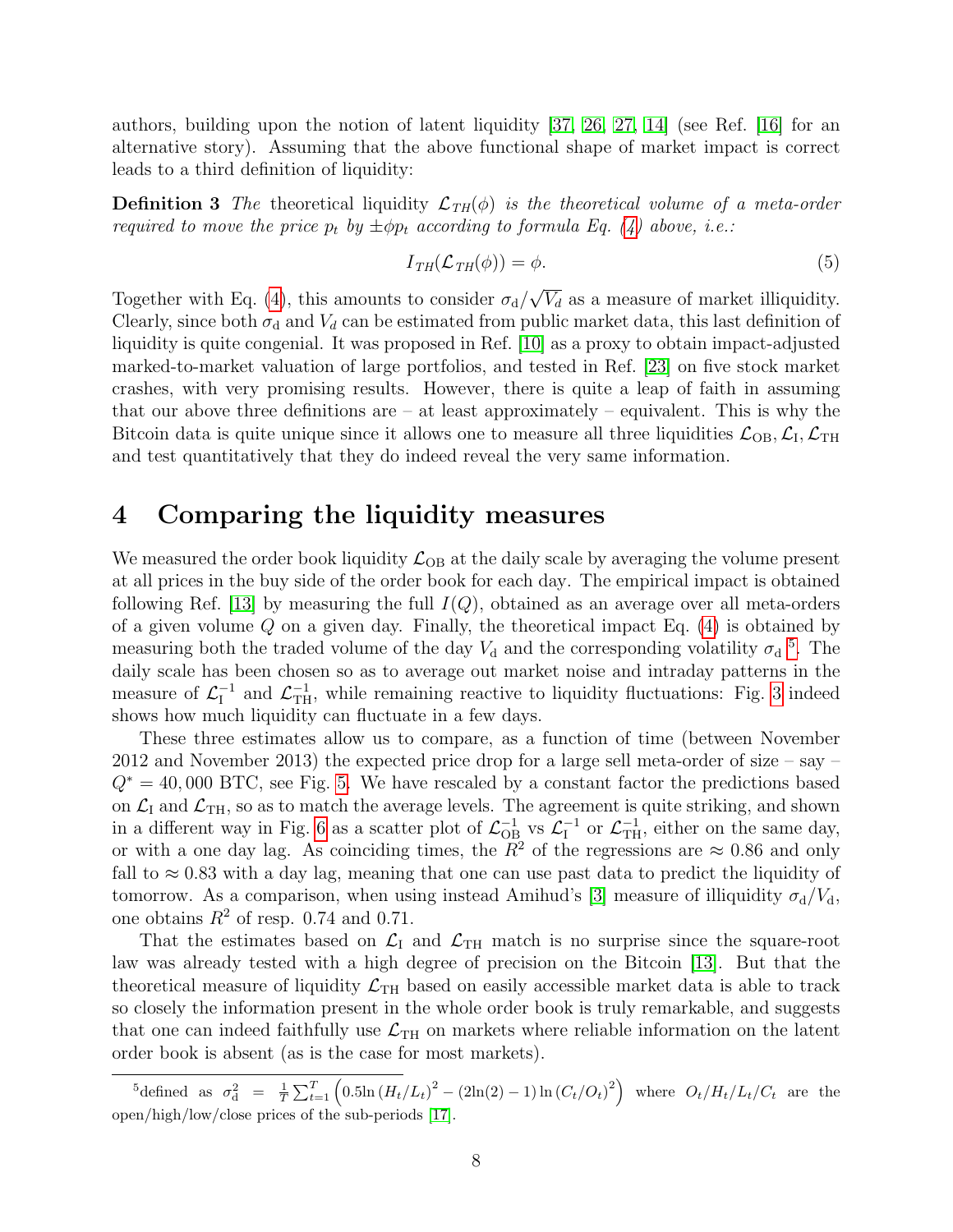<span id="page-8-1"></span>

Figure 5: Comparison between the three (il-)iquidity measures. Parallel evolution of the three price drops  $\phi^*$  deduced from our three estimates of illiquidity  $\mathcal{L}_{OB}^{-1}, \mathcal{L}_{I}^{-1}$  $\mathcal{L}_\text{TH}^{-1}, \mathcal{L}_\text{TH}^{-1}$ TH defined above. The estimates based on  $\mathcal{L}_I^{-1}$  $\frac{1}{I}$ ,  $\mathcal{L}_{\text{TH}}^{-1}$  have been rescaled by a factor 6.10<sup>4</sup> to match the average order book data prediction.

#### <span id="page-8-0"></span>5 Discussion – Anticipating crashes?

Thanks to the unique features of the Bitcoin market, we have been able to investigate some of the factors that determine the propensity of a market to crash. Two main features emerge from our study. First, the price level should lie within a range where the underlying demand (resp. supply) is able to support large – but expected – fluctuations in supply (resp. demand). When the price is clearly out of bounds (for example the pre-April 2013 period for Bitcoin) the market is unambiguously in a precarious state that can be called a bubble. Our main result allows one to make the above idea meaningful in practice. We show that three natural liquidity measures (based, respectively, on the knowledge of the full order book, on the average impact of meta-orders, and on the ratio of the volatility to the square-root of the traded volume,  $\sigma_d/\sqrt{V_d}$  are highly correlated and do predict the amplitude of a putative crash induced by a given (large) sell order imbalance.

Since the latter measure is entirely based on readily available public information, our result is quite remarkable. It opens the path to a better understanding of crash mechanisms and possibly to early warning signs of market instabilities. However, while we claim that the amplitude of a potential crash can be anticipated, we are of course not able to predict when this crash will happen – if it happens at all. Still, our analysis motivates better dynamical risk evaluations (like value-at-risk), impact adjusted marked-to-market accounting [\[10\]](#page-10-13) or liquidity-sensitive option valuation models. As a next step, a comprehensive study of the correlation between the realised crash probability and  $\sigma_d/\sqrt{V_d}$  on a wider universe of stocks –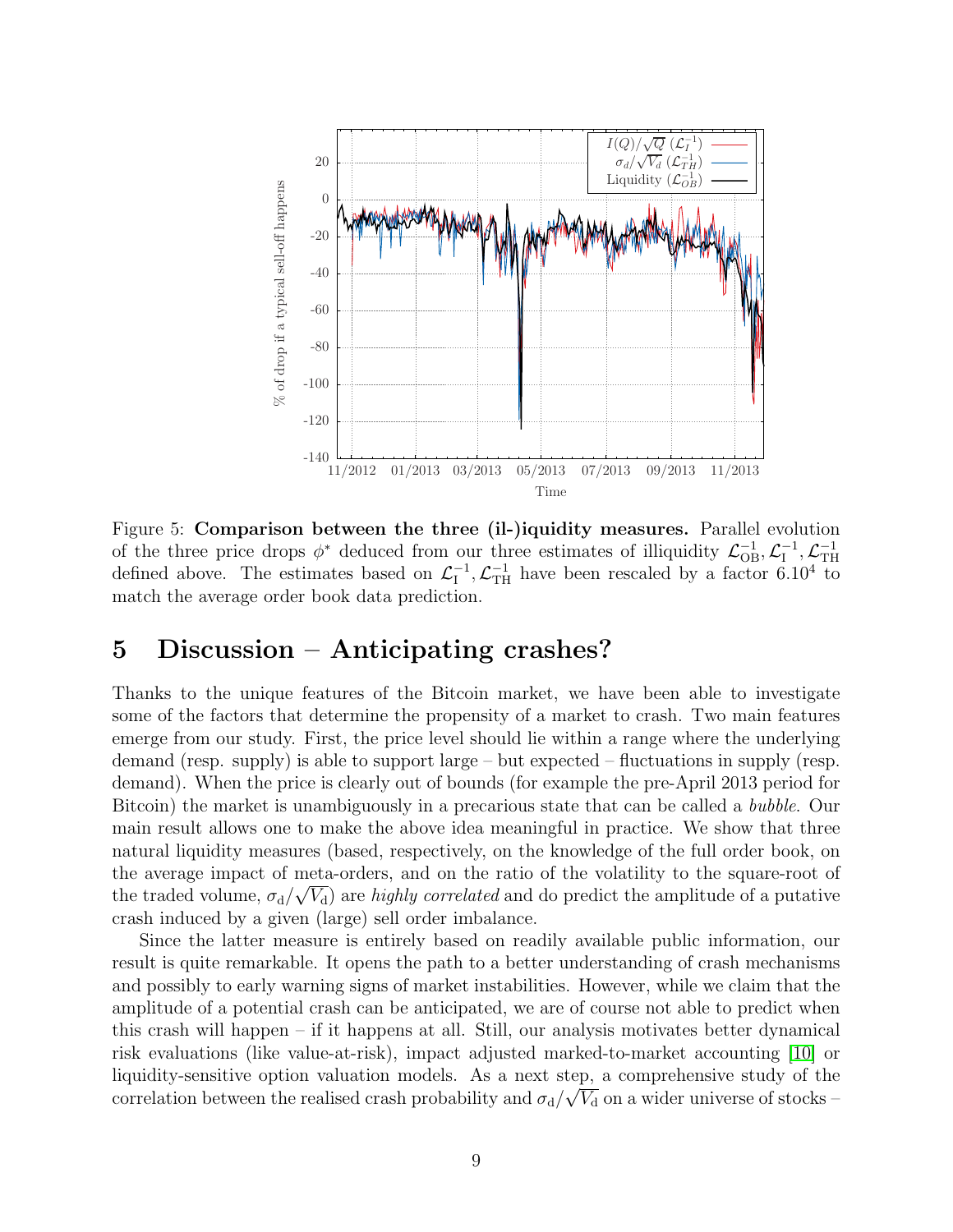<span id="page-9-2"></span>

Figure 6: Regression of the actual (il-)liquidity against the different (il-)liquidity **measures.** Regression of the actual illiquidity  $\mathcal{L}_{OB}^{-1}$  on three same-day illiquidity measures (after rescaling so that the samples means coincide): The direct measure of orders market impact  $\mathcal{L}_{\mathrm{I}}^{-1}$  $\mathcal{L}_{\text{TH}}^{-1}$ , the publicly available measure  $\mathcal{L}_{\text{TH}}^{-1}$  that corresponds to the theoretical and empirical impact, and the well-known Amihud ILLIQ measure [\[3\]](#page-10-14). Both  $\mathcal{L}_I^{-1}$  $\mathcal{L}_{\text{TH}}^{-1}$  and  $\mathcal{L}_{\text{TH}}^{-1}$ TH outperform ILLIQ ( $R^2 \approx 0.86$  vs. 0.74). Note that a high predictability remains when lagging  $\mathcal{L}_{\text{TH}}^{-1}$  by one day  $(R^2 \approx 0.83 \text{ vs. } 0.71)$ . The regression slopes for the four graphs are, respectively: 0.9, 0.95, 0.87 and 0.93.

expanding the work of Ref. [\[23\]](#page-11-13) – would be a highly valuable validation of the ideas discussed here.

Acknowledgements: We thank A. Tilloy for his insights on the Bitcoin and for reading the manuscript; P. Baqué for reading the manuscript; and J. Bonart for useful discussions. Bitcoin trades data are available at http://api.bitcoincharts.com/v1/csv/. Bitcoin order book data have been collected by the authors and are available on request.

### References

- <span id="page-9-0"></span>[1] R. Ali, J. Barrdear, R. Clews, and J. Southgate. The economics of digital currencies. Bank of England Quarterly Bulletin, page Q3, 2014.
- <span id="page-9-1"></span>[2] R. Almgren, C. Thum, E. Hauptmann, and H. Li. Direct estimation of equity market impact. Risk, 18:5752, 2005.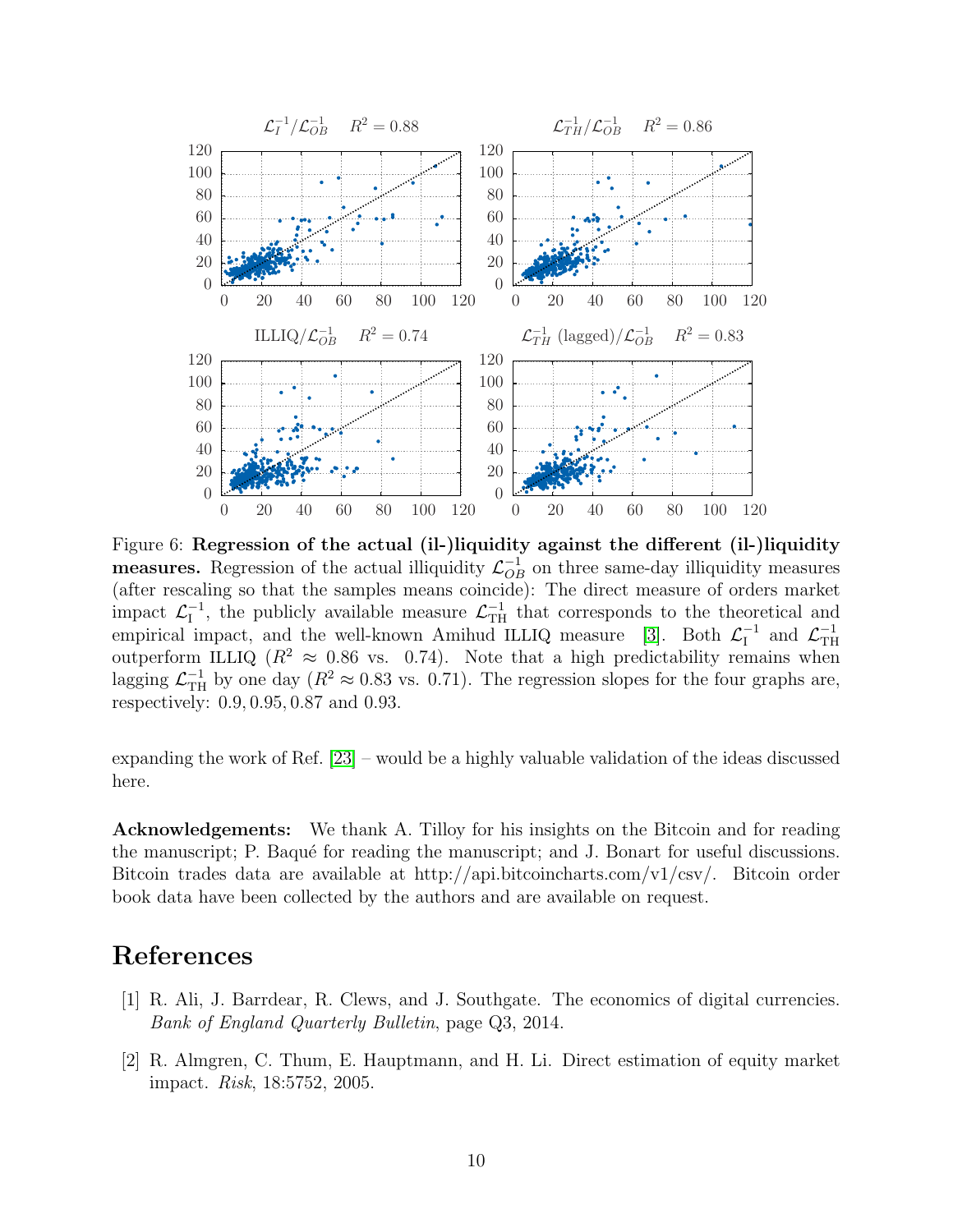- <span id="page-10-14"></span>[3] Y. Amihud. Illiquidity and stock returns: cross-section and time-series effects. Journal of financial markets, 5(1):31–56, 2002.
- <span id="page-10-10"></span>[4] N. Bershova and D. Rakhlin. The non-linear market impact of large trades: Evidence from buy-side order flow. Quantitative Finance, 13(11):1759–1778, 2013.
- <span id="page-10-9"></span>[5] A. Bladon, E. Moro, and T. Galla. Agent-specific impact of single trades in financial markets. Physical Review E, 85(3):036103, 2012.
- <span id="page-10-4"></span>[6] R. Böhme, N. Christin, B. G. Edelman, and T. Moore. Bitcoin. *Journal of Economic* Perspectives, Forthcoming, pages 15–015, 2014.
- <span id="page-10-3"></span>[7] J.-P. Bouchaud. Crises and collective socio-economic phenomena: simple models and challenges. Journal of Statistical Physics, 151(3-4):567–606, 2013.
- <span id="page-10-6"></span>[8] J.-P. Bouchaud, J. Kockelkoren, and M. Potters. Random walks, liquidity molasses and critical response in financial markets. *Quantitative finance*,  $6(02):115-123$ , 2006.
- <span id="page-10-11"></span>[9] X. Brokmann, J. Kockelkoren, and J.-P. Bouchaud. Slow decay of impact in equity markets. SSRN, 2014. [http://papers.ssrn.com/sol3/papers.cfm?abstract\\_id=](http://papers.ssrn.com/sol3/papers.cfm?abstract_id=2471528) [2471528](http://papers.ssrn.com/sol3/papers.cfm?abstract_id=2471528).
- <span id="page-10-13"></span>[10] F. Caccioli, J. Bouchaud, and D. Farmer. Impact-adjusted valuation and the criticality of leverage. Risk, 2012.
- <span id="page-10-1"></span>[11] B. Cornell. What moves stock prices: Another look. The Journal of Portfolio Management, 39(3):32–38, 2013.
- <span id="page-10-2"></span>[12] D. Cutler, J. Poterba, and L. Summers. What moves stock prices? The Journal of Portfolio Management, 15(3):4–12, 1989.
- <span id="page-10-8"></span>[13] J. Donier and J. Bonart. A million metaorder analysis of market impact on the bitcoin. SSRN, 2014. [http://papers.ssrn.com/sol3/papers.cfm?abstract\\_id=2536001](http://papers.ssrn.com/sol3/papers.cfm?abstract_id=2536001).
- <span id="page-10-5"></span>[14] J. Donier, J. Bonart, I. Mastromatteo, and J.-P. Bouchaud. A fully consistent, minimal model for non-linear market impact. SSRN, 2014. [http://papers.ssrn.com/sol3/](http://papers.ssrn.com/sol3/papers.cfm?abstract_id=2531917) [papers.cfm?abstract\\_id=2531917](http://papers.ssrn.com/sol3/papers.cfm?abstract_id=2531917).
- <span id="page-10-0"></span>[15] R. Fair. Events that shook the market. 2000.
- <span id="page-10-12"></span>[16] J. D. Farmer, A. Gerig, F. Lillo, and H. Waelbroeck. How efficiency shapes market impact. Quantitative Finance, 13(11):1743–1758, 2013.
- <span id="page-10-15"></span>[17] M. Garman and M. Klass. On the estimation of security price volatilities from historical data. Journal of business, pages 67–78, 1980.
- <span id="page-10-7"></span>[18] I. Giardina and J.-P. Bouchaud. Bubbles, crashes and intermittency in agent based market models. The European Physical Journal B-Condensed Matter and Complex Systems, 31(3):421–437, 2003.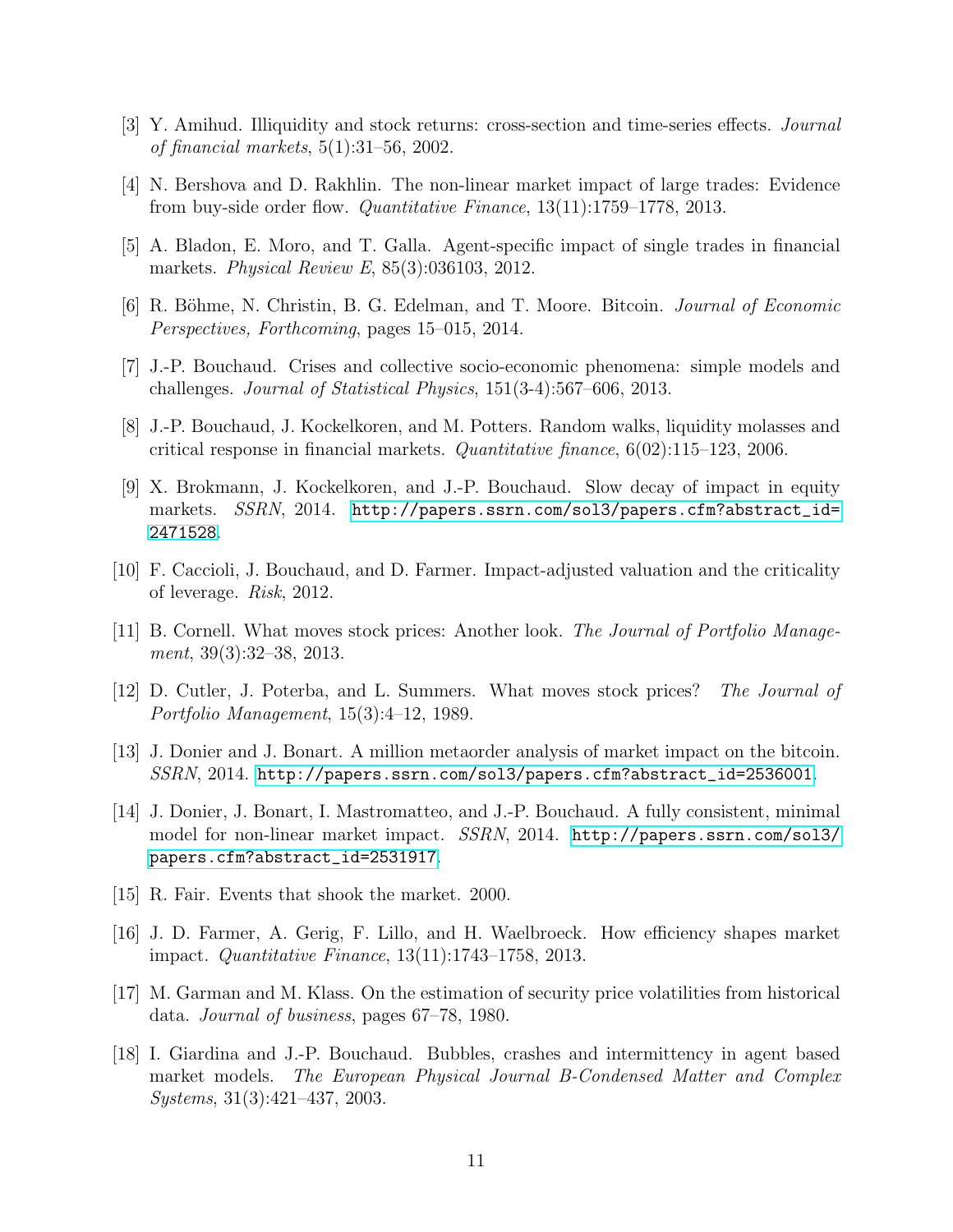- <span id="page-11-14"></span>[19] C. Gomes and H. Waelbroeck. Is market impact a measure of the information value of trades? market response to liquidity vs. informed metaorders. Quantitative Finance, (ahead-of-print):1–21, 2014.
- <span id="page-11-7"></span>[20] C. Hommes, J. Sonnemans, J. Tuinstra, and H. Van de Velden. Coordination of expectations in asset pricing experiments. Review of Financial Studies, 18(3):955–980, 2005.
- <span id="page-11-4"></span>[21] A. Joulin, A.and Lefevre, D. Grunberg, and J.-P. Bouchaud. Stock price jumps: news and volume play a minor role. Arxiv, 2008. <http://arxiv.org/abs/0803.1769>.
- <span id="page-11-2"></span>[22] C. Kindleberger and R. Aliber. Manias, Panics and Crashes: a History of Financial Crises. Palgrave Macmillan, 2011.
- <span id="page-11-13"></span>[23] A. S. Kyle and A. A. Obizhaeva. Large bets and stock market crashes. In AFA 2013 San Diego Meetings Paper, 2012.
- <span id="page-11-6"></span>[24] F. Lillo and J. D. Farmer. The key role of liquidity fluctuations in determining large price changes. Fluctuation and Noise Letters, 5(02):L209–L216, 2005.
- <span id="page-11-1"></span>[25] C. Mackay. Extraordinary Popular Delusions and the Madness of Crowds. Start Publishing LLC, 2012.
- <span id="page-11-9"></span>[26] I. Mastromatteo, B. Toth, and J.-P. Bouchaud. Agent-based models for latent liquidity and concave price impact. Physical Review E, 89(4):042805, 2014.
- <span id="page-11-10"></span>[27] I. Mastromatteo, B. Toth, and J.-P. Bouchaud. Anomalous impact in reaction-diffusion models. Physical Review Letters, 113:268701, 2014.
- <span id="page-11-12"></span>[28] E. Moro, J. Vicente, L. Moyano, A. Gerig, J. D. Farmer, G. Vaglica, F. Lillo, and R. Mantegna. Market impact and trading profile of hidden orders in stock markets. Physical Review E, 80(6):066102, 2009.
- <span id="page-11-8"></span>[29] S. Nakamoto. Bitcoin: A peer-to-peer electronic cash system. Consulted, 1(2012):28, 2008.
- <span id="page-11-3"></span>[30] C. Reinhart and K. Rogoff. This Time is Different: Eight Centuries of Financial Folly. princeton university press, 2009.
- <span id="page-11-11"></span>[31] P. Sandås. Adverse selection and competitive market making: Empirical evidence from a limit order market. Review of Financial Studies, 14(3):705–734, 2001.
- <span id="page-11-0"></span>[32] R. J. Shiller. Sharing nobel honors, and agreeing to disagree. New York Times, 26, 2013.
- <span id="page-11-5"></span>[33] V. Smith, G. Suchanek, and A. Williams. Bubbles, crashes, and endogenous expectations in experimental spot asset markets. Econometrica: Journal of the Econometric Society, pages 1119–1151, 1988.